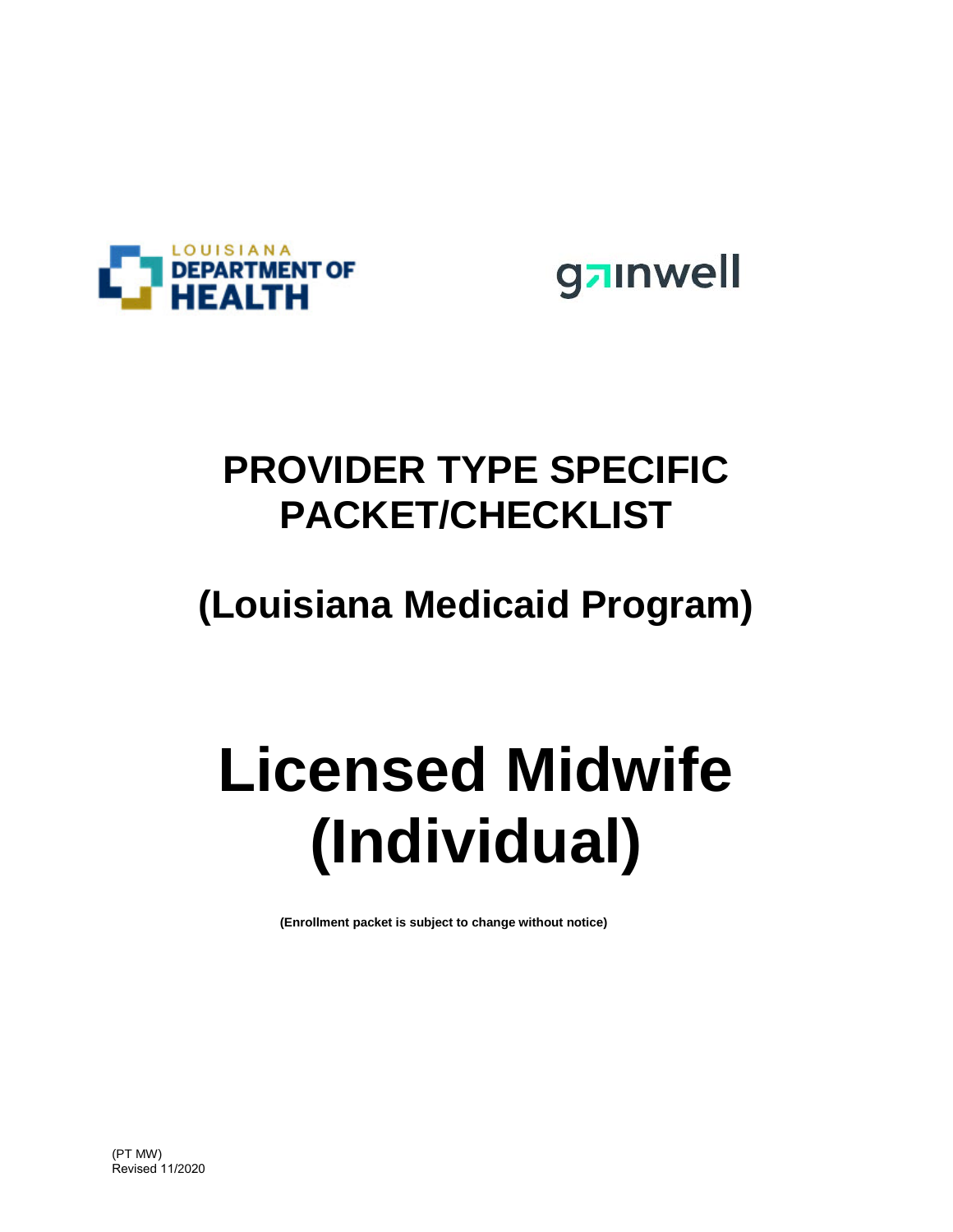### **Licensed Midwife CHECKLIST OF FORMS TO BE SUBMITTED**

The following checklist shows all documents that must be submitted to the Gainwell Provider Enrollment Unit in order to enroll in the Louisiana Medicaid Program as an Individual Licensed Midwife provider:

| Completed | <b>Document Name</b>                                                                                                                                                                                                                                       |
|-----------|------------------------------------------------------------------------------------------------------------------------------------------------------------------------------------------------------------------------------------------------------------|
| $\star$   | Completed Individual Louisiana Medicaid PE-50 Provider Enrollment Form.<br>1.                                                                                                                                                                              |
| $\star$   | Completed PE-50 Addendum - Provider Agreement Form (two pages).<br>2.                                                                                                                                                                                      |
| *         | Completed Medicaid Direct Deposit (EFT) Authorization Agreement Form.<br>3.                                                                                                                                                                                |
| ¥         | Louisiana Medicaid Ownership Disclosure Information Forms for Individual.<br>4.                                                                                                                                                                            |
| *         | (If submitting claims electronically) Completed Provider's Election to Employ Electronic Data Interchange of<br>5.<br>Claims for Processing in the Louisiana Medical Assistance Program (EDI Contract) Form and Power of Attorney<br>Form (if applicable). |
|           | Copy of voided check or letter from the bank on bank letterhead verifying the account and routing number for the<br>6.<br>account to which you wish to have your funds electronically deposited (deposit slips are not accepted).                          |
|           | Copy of a pre-printed document received from the IRS showing both the employer identification number (EIN)<br>7.<br>and the official name as recorded on IRS records (W-9 forms are not accepted).                                                         |
|           | Copy of current medical license from governing license board (Louisiana State Board of Medical Examiners) of<br>8.<br>your profession.                                                                                                                     |
|           | 9.<br>Copy of the certification from the North American Registry of Midwives (NARM)                                                                                                                                                                        |
| $***$     | 10. Completed Licensed Midwife PE-50 Supplement Form.                                                                                                                                                                                                      |
|           | 11. To report "Specialty" for this provider type on Section A of the PE-50, please use Code 6W (Licensed Midwife).                                                                                                                                         |

\* These forms are available in the **Basic Enrollment Packet for Individuals**.

\*\* These forms are available here.

*PLEASE USE THIS CHECKLIST TO ENSURE THAT ALL REQUIRED ITEMS ARE SUBMITTED WITH YOUR APPLICATION FOR ENROLLMENT.* 

*ATTACHED FORMS MUST BE SUBMITTED AS ORIGINALS WITH ORIGINAL SIGNATURES (NO STAMPED SIGNATURES OR INITIALS)*

> Please submit all required documentation to: **Gainwell Provider Enrollment Unit PO Box 80159 Baton Rouge, LA 70898-0159**